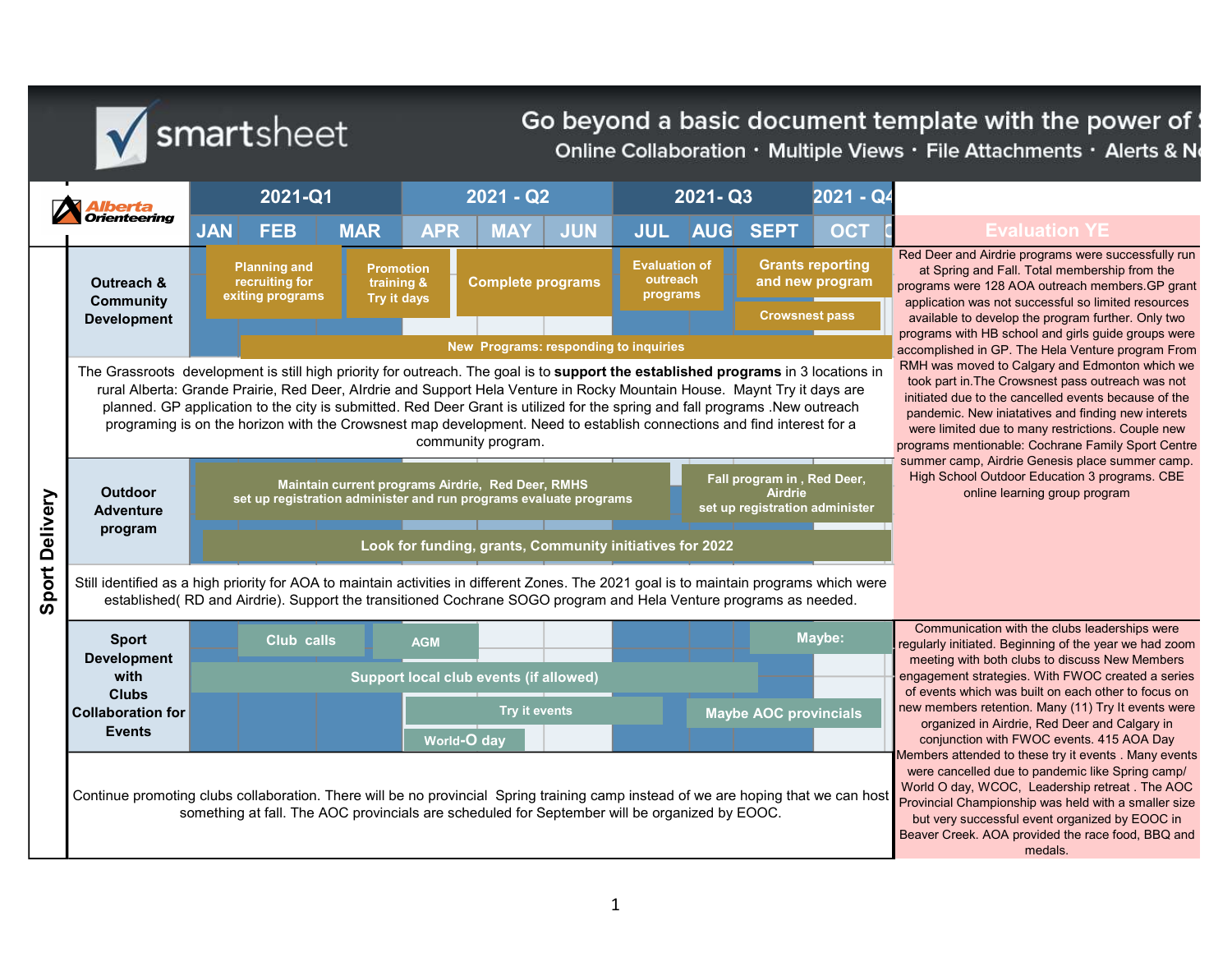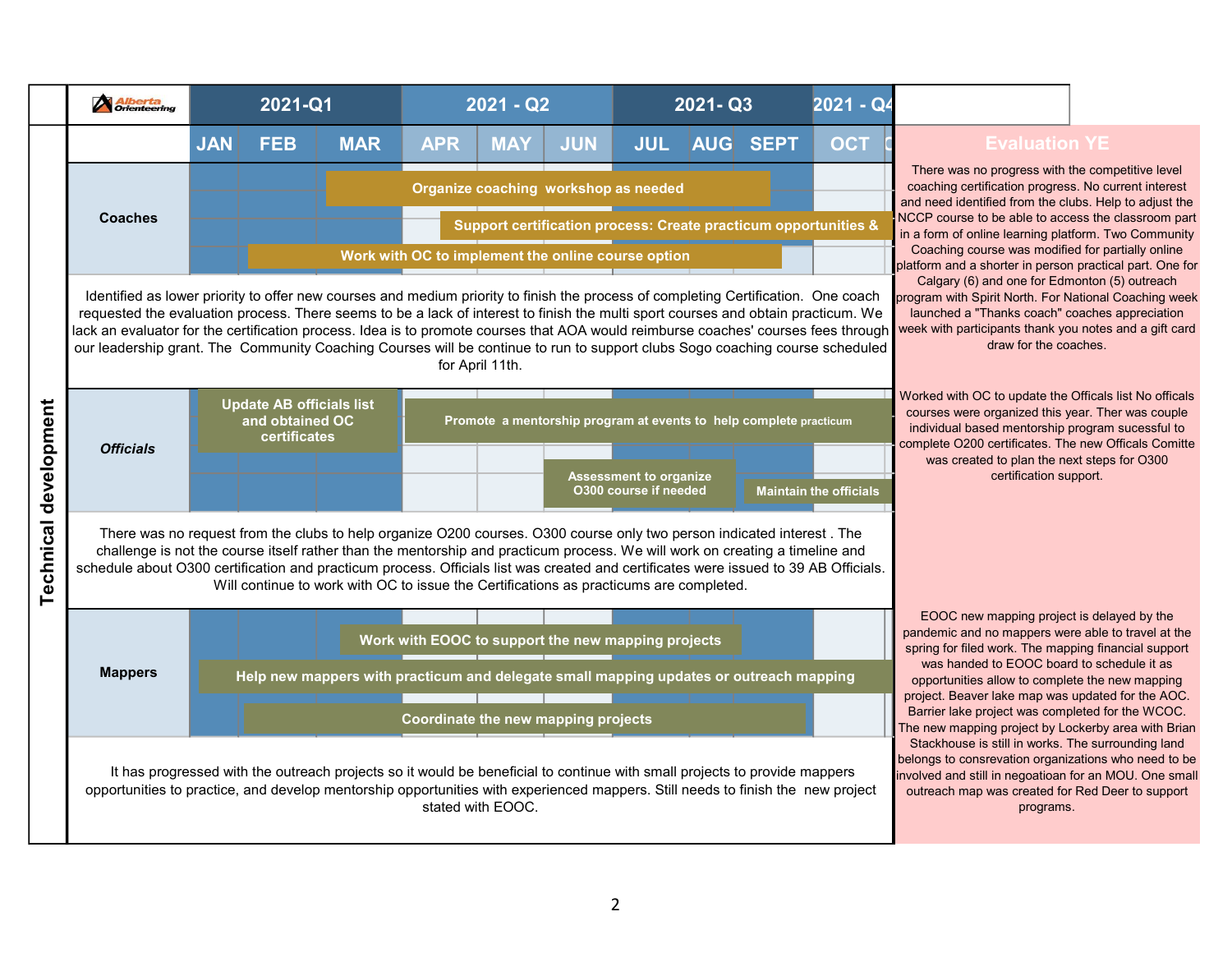|                                                        | 2021-Q1                                                                                                                                                                                                                                                                                                                                                                        |                                                                                       |                                                     | $\overline{2021} - \overline{Q2}$                                                             |            |            | $2021 - Q3$ |                                          | 2021 - Q4 |                                                                                                                                                                                                                               |
|--------------------------------------------------------|--------------------------------------------------------------------------------------------------------------------------------------------------------------------------------------------------------------------------------------------------------------------------------------------------------------------------------------------------------------------------------|---------------------------------------------------------------------------------------|-----------------------------------------------------|-----------------------------------------------------------------------------------------------|------------|------------|-------------|------------------------------------------|-----------|-------------------------------------------------------------------------------------------------------------------------------------------------------------------------------------------------------------------------------|
| <b>Alberta</b><br>Orienteering                         | <b>JAN</b><br><b>FEB</b>                                                                                                                                                                                                                                                                                                                                                       | <b>MAR</b>                                                                            | <b>APR</b>                                          | <b>MAY</b>                                                                                    | <b>JUN</b> | <b>JUL</b> | <b>AUG</b>  | <b>SEPT</b>                              | OCT       | <b>Evaluation YE</b>                                                                                                                                                                                                          |
| Governance,<br>Policies,                               |                                                                                                                                                                                                                                                                                                                                                                                | Collaborate with clubs to start implementation of Safes Sport framework and policies  | Keep updates with Covid Guidelines and restrictions |                                                                                               |            |            |             |                                          |           | Policie work was mainly focused on the return to sport<br>covid 19 protocols. Also Clubs adopted AOA safesport<br>famework and utilized/ adopted most of the policies.<br>Applied for Cerba Loan and AB Govement Covid releif |
| <b>Financials</b>                                      |                                                                                                                                                                                                                                                                                                                                                                                | <b>Apply for new grants</b>                                                           |                                                     |                                                                                               |            |            |             | <b>Update harassment policy and code</b> |           | gants ald two program grants wich were not sucessful.                                                                                                                                                                         |
|                                                        | Safe Sport framework is completed and implemented for AOA . AOA need to continue the work with clubs and asked for<br>implementation. OC promised a new Harassment policy. Continuously updating Covid protocols                                                                                                                                                               |                                                                                       |                                                     |                                                                                               |            |            |             |                                          |           | (One in GP one with Canada Post Community<br>Foundaition grant.)<br>AOA website is maintained and updated regularly.                                                                                                          |
| <b>Promotion to</b><br><b>Build Sport</b><br>awareness |                                                                                                                                                                                                                                                                                                                                                                                | Continuous communication through social media, new channels and partner organizations |                                                     | <b>Maintain AOA web site</b>                                                                  |            |            |             |                                          |           | Newsletters and social media channels were the main<br>form of membership communication. Website stats:<br>Unique Visits 7,317 Page Views 13,357. Facebook<br>page reach: 21,973 views Instagram 1008                         |
|                                                        | Maintain new website and social media channels. Worked with partners for cross promotion, marketing events and public<br>engagement opportunities. Use some paid advertisement on social media pages to boost program and event registrations.                                                                                                                                 |                                                                                       |                                                     |                                                                                               |            |            |             |                                          |           |                                                                                                                                                                                                                               |
| <b>Communication:</b><br>Alberta clubs and<br>members  |                                                                                                                                                                                                                                                                                                                                                                                |                                                                                       |                                                     | Communicate with membership through newsletters<br>Promote AOA board work and new initiatives |            |            |             |                                          |           |                                                                                                                                                                                                                               |
|                                                        | Continued with Club visits through online channels, which are important to have better understanding of needs. Collaboration<br>projects (like future spring training camp and provincial championships / AOC) are a great way to keep the connection and<br>conversations alive. Working on projects that benefit everyone across the province is good way to stay connected. |                                                                                       |                                                     |                                                                                               |            |            |             |                                          |           | Collaboration work is ongoing with OC. The new                                                                                                                                                                                |